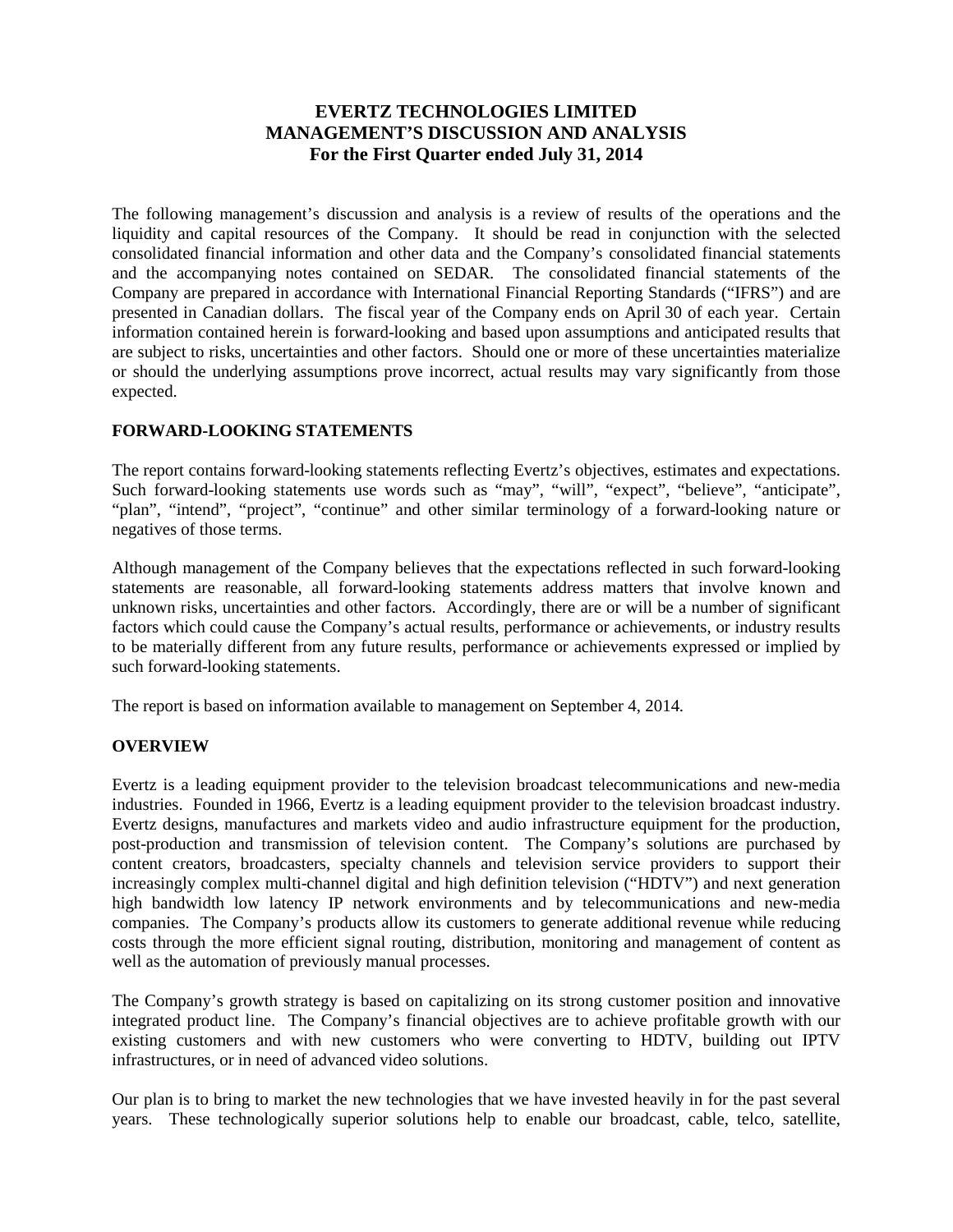content creator and new media customers to address and implement their video infrastructure requirements.

Our broadcast customers continue to operate in a challenging economic environment which impacts their ability to incur capital expenditures and often results in projects being scaled back or postponed to later periods.

While it does appear that industry conditions are showing some improvement in certain geographical areas, it is unclear what the time frame will be for our customers to convert this to equipment purchases.

# **SIGNIFICANT ACCOUNTING POLICIES**

# **Changes in Accounting Policies**

### *Financial Instruments*

Effective May 1, 2014, the Company adopted amendments to IAS 32, Financial Instruments: Presentations ("IAS 32"), which clarified certain aspects of the requirements to offset. The amendments focus on the criterion that an entity currently has a legally enforceable right to set off the recognized amounts and the criterion that an entity intends either to settle on a net basis or to realize the asset and settle the liability simultaneously. The adoption of the amendments did not have a material impact on the Interim Condensed Consolidated Financial Statements.

### *Levies*

Effective May 1, 2014, the Company adopted IFRIC 21, Levies ("IFRIC 21") which provides guidance on accounting for levies in accordance with IAS 37, Provisions, Contingent Liabilities and Contingent Assets. IFRIC 21 defines a levy as an outflow from an entity imposed by a government in accordance with legislation and confirms that an entity recognizes a liability for a levy only when the triggering event specified in the legislation occurs. IFRIC 21 did not have a material impact on the Interim Condensed Consolidated Financial Statements.

#### **New and Revised IFRSs Issued but Not Yet Effective**

Following is a listing of amendments, revisions and new International Financial Reporting Standards issued but not yet effective. Unless otherwise indicated, earlier application is permitted. The Company has not yet determined the impact of the changes to the adoption of the following standards.

# *Financial Instruments*

IFRS 9, Financial instruments ("IFRS 9") was issued by the IASB on November 12, 2009 and October 2010, and will replace IAS 39, *Financial Instruments: Recognition and Measurement* ("IAS 39"). IFRS 9 introduces new requirements for the financial reporting of financial assets and financial liabilities. IFRS 9 is effective for annual periods beginning on or after January 1, 2018.

#### *Revenue*

IFRS 15, Revenue from contracts with customers ("IFRS 15") was issued by the IASB in May 2014 and will replace IAS 11, Construction Contracts and IAS 18 Revenue. IFRS 15 specifies how and when revenue will be recognized. IFRS 15 is effective for annual periods beginning on or after January 1, 2017.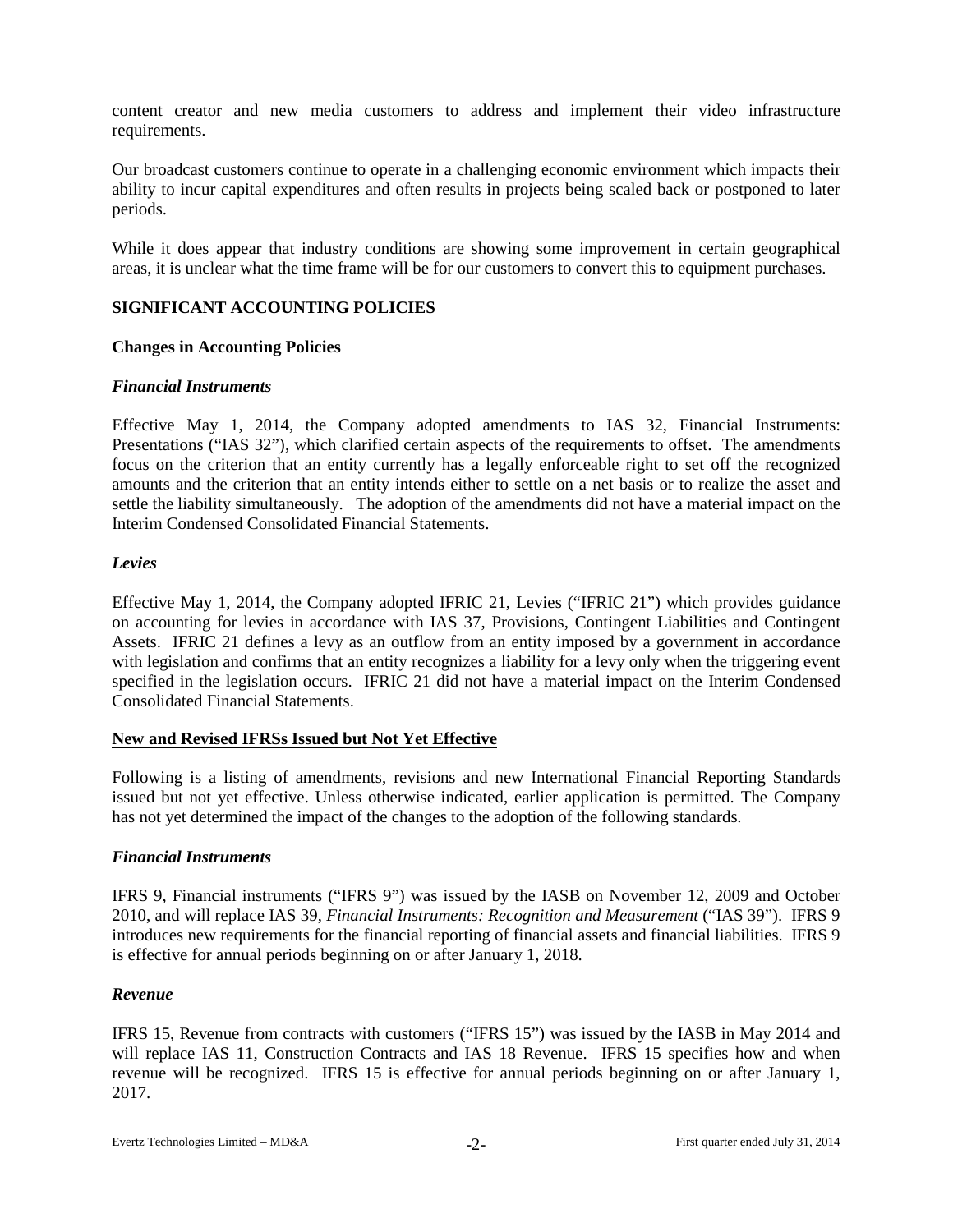# **QUARTER END HIGHLIGHTS**

Revenue increased to \$98.0 million for the first quarter ended July 31, 2014 as compared to \$63.9 million for the first quarter ended July 31, 2013.

For the first quarter ended July 31, 2014, net earnings were \$19.7 million and fully diluted earnings per share were \$0.26

Gross margin during the first quarter ended July 31, 2014 was 57.0% as compared to 57.5% for the first quarter ended July 31, 2013.

Selling and administrative expenses for the first quarter ended July 31, 2014 was \$13.4 million compared to the first quarter ended July 31, 2013 of \$11.6 million. As a percentage of revenue, selling and administrative expenses totaled 13.7% for the first quarter ended July 31, 2014 as opposed to 18.2% for the first quarter ended July 31, 2013.

Research and development ("R&D") expenses were \$15.8 million for the first quarter ended July 31, 2014 as compared to \$13.5 million for the first quarter ended July 31, 2013.

Cash and cash equivalents were \$103.4 million and working capital was \$280.7 million as at July 31, 2014 as compared to cash and cash equivalents of \$102.0 million and working capital of \$273.9 million as at April 30, 2014.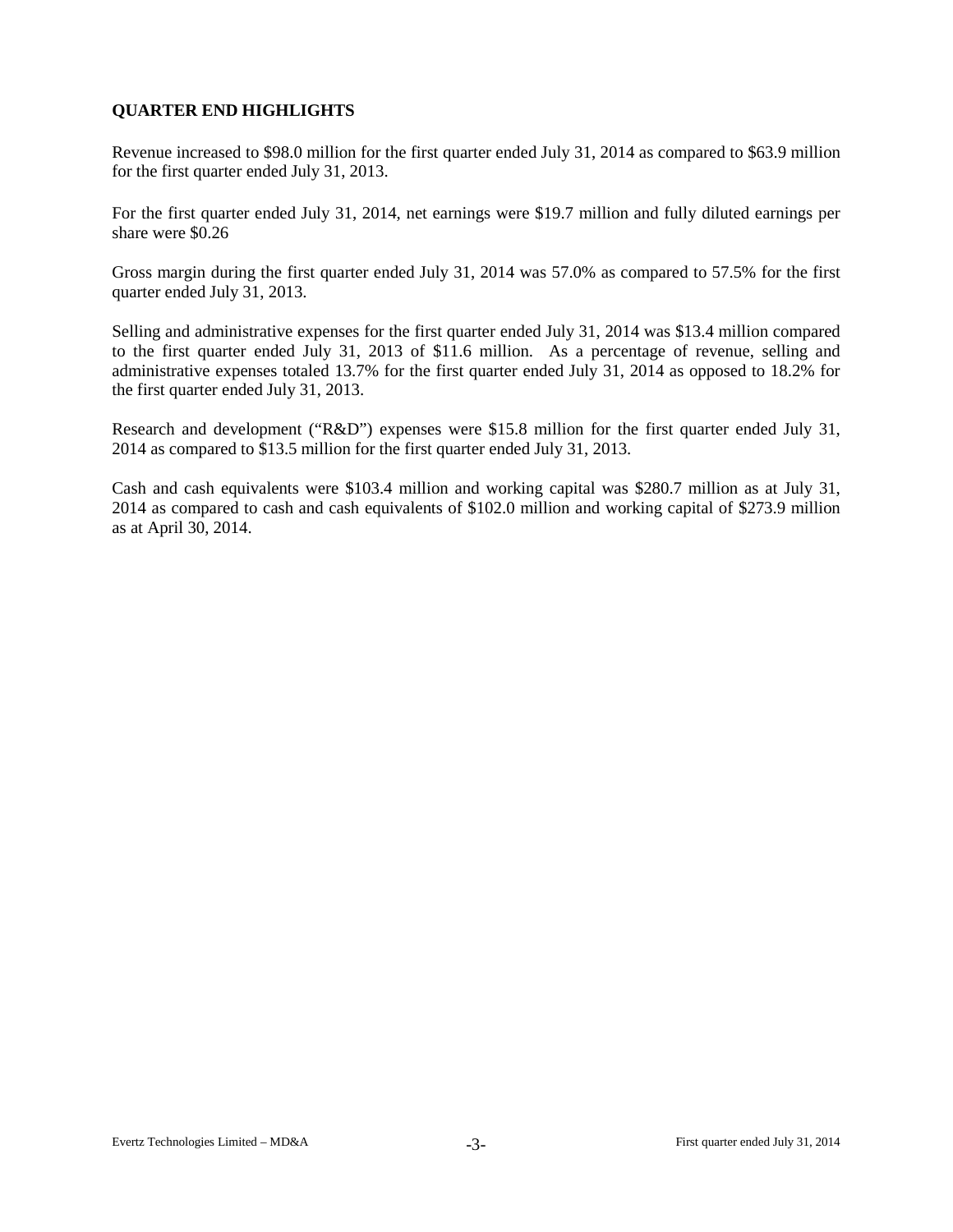# **Selected Consolidated Financial Information**

(in thousands of dollars except earnings per share and share data)

|                                                       | Three months ended<br>July 31, 2014 | Three months ended<br>July 31, 2013 |                |  |  |
|-------------------------------------------------------|-------------------------------------|-------------------------------------|----------------|--|--|
| Revenue                                               | \$<br>98,014                        | $\mathbb{S}$                        | 63,858         |  |  |
| Cost of goods sold                                    | 42,193                              |                                     | 27,144         |  |  |
| Gross margin                                          | \$<br>55,821                        | \$                                  | 36,714         |  |  |
| Expenses                                              |                                     |                                     |                |  |  |
| Selling and administrative                            | 13,399                              |                                     | 11,612         |  |  |
| General                                               | 1,810                               |                                     | 1,462          |  |  |
| Research and development                              | 15,820                              |                                     | 13,459         |  |  |
| Investment tax credits                                | (2,466)                             |                                     | (2,857)        |  |  |
| Foreign exchange loss (gain)                          | 743                                 |                                     | (2,509)        |  |  |
|                                                       | 29,306                              |                                     | 21,167         |  |  |
| Earnings before undernoted                            | \$<br>26,515                        | \$                                  | 15,547         |  |  |
| Finance income                                        | 193                                 |                                     | 621            |  |  |
| Finance costs                                         | (67)                                |                                     | (102)          |  |  |
| Other income and expenses                             | 140                                 |                                     | 7              |  |  |
| Earnings before income taxes                          | \$<br>26,781                        | \$                                  | 16,073         |  |  |
| Provision for (recovery of) income taxes              |                                     |                                     |                |  |  |
| Current                                               | 9,311                               |                                     | 6,370          |  |  |
| Deferred                                              | (2, 236)                            |                                     | (2,113)        |  |  |
|                                                       | \$<br>7,075                         | \$                                  | 4,257          |  |  |
| Net earnings for the period                           | \$<br>19,706                        | \$                                  | 11,816         |  |  |
| Net earnings attributable to non-controlling interest | 295                                 |                                     | 83             |  |  |
| Net earnings attributable to shareholders             | 19,411                              |                                     | 11,733         |  |  |
| Net earnings for the period                           | \$<br>19,706                        | \$                                  | 11,816         |  |  |
| Earnings per share:                                   |                                     |                                     |                |  |  |
| <b>Basic</b>                                          | \$<br>0.26                          | \$                                  | 0.16           |  |  |
| Diluted                                               | \$<br>0.26                          | \$                                  | 0.16           |  |  |
|                                                       |                                     |                                     |                |  |  |
| Consolidated Balance Sheet Data                       | As at                               |                                     | As at          |  |  |
|                                                       | July 31, 2014                       |                                     | April 30, 2014 |  |  |
| Cash and cash equivalents                             | \$<br>103,368                       | \$                                  | 101,956        |  |  |
| Inventory                                             | \$<br>145,297                       | \$                                  | 134,561        |  |  |
| Working capital                                       | \$<br>280,680                       | \$                                  | 273,914        |  |  |
| Total assets                                          | \$<br>409,766                       | \$                                  | 401,280        |  |  |
| Shareholders' equity                                  | \$<br>341,505                       | \$                                  | 333,478        |  |  |
| Number of common shares outstanding:                  |                                     |                                     |                |  |  |
| Basic                                                 | 74,313,146                          |                                     | 74,310,146     |  |  |
| Fully-diluted                                         | 79,424,346                          |                                     | 79,513,846     |  |  |
| Weighted average number of shares outstanding:        |                                     |                                     |                |  |  |
| <b>Basic</b>                                          | 74,311,320                          |                                     | 74,064,205     |  |  |
| Fully-diluted                                         | 74,922,741                          |                                     | 74,485,461     |  |  |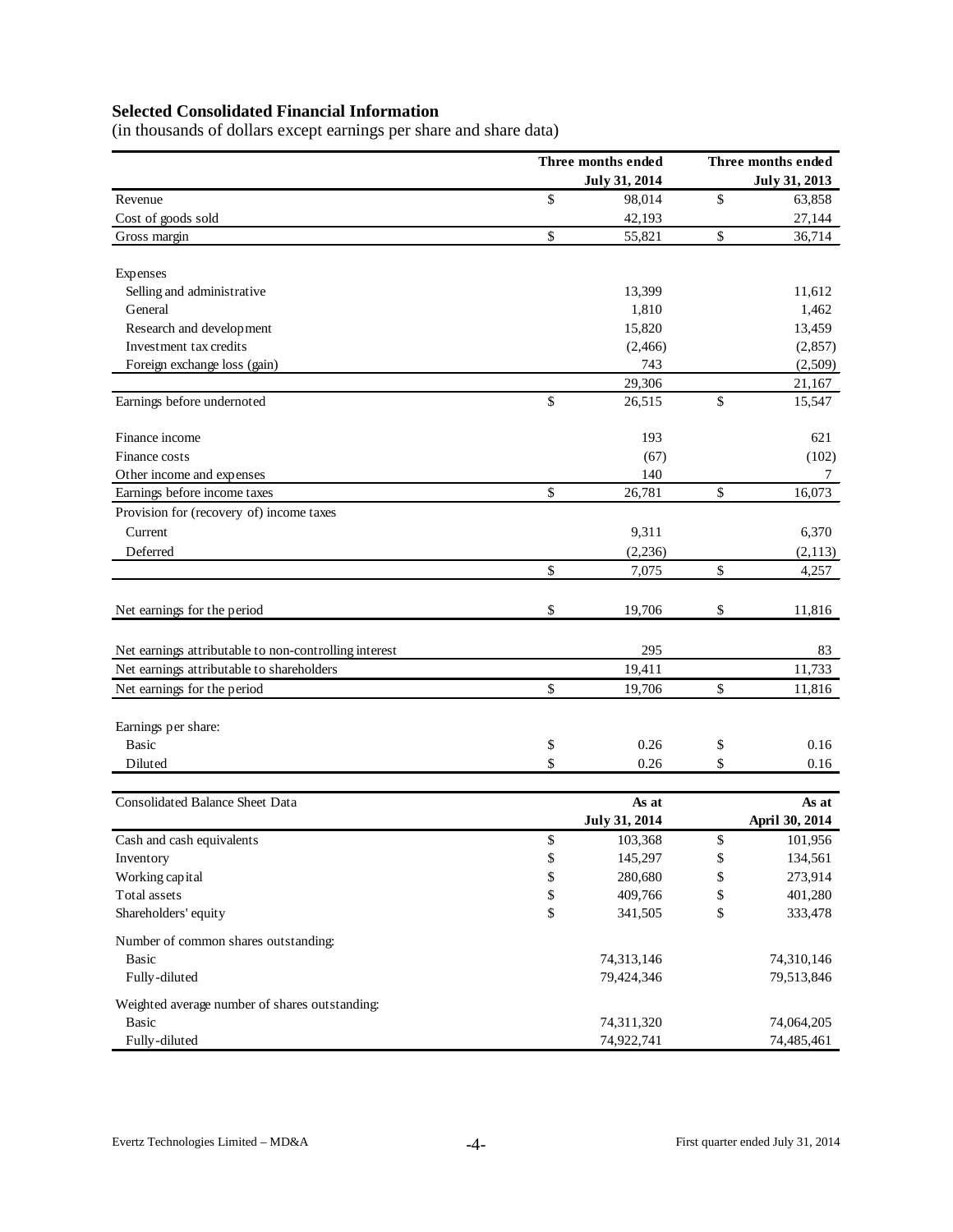#### **Consolidated Statement of Operations Data**

(in thousands of dollars except earnings per share and share data)

|                                                       | Three months ended |                 | Three months ended |
|-------------------------------------------------------|--------------------|-----------------|--------------------|
|                                                       |                    | July 31, 2014   | July 31, 2013      |
| Revenue                                               |                    | 100.0%<br>43.0% | 100.0%             |
| Cost of goods sold                                    |                    | 42.5%           |                    |
| Gross margin                                          |                    | 57.0%           | 57.5%              |
| Expenses                                              |                    |                 |                    |
| Selling and administrative                            |                    | 13.7%           | 18.2%              |
| General                                               |                    | 1.8%            | 2.3%               |
| Research and development                              |                    | 16.1%           | 21.1%              |
| Investment tax credits                                |                    | $(2.5\%)$       | $(4.5\%)$          |
| Foreign exchange loss (gain)                          |                    | 0.8%            | $(3.9\%)$          |
|                                                       |                    | 29.9%           | 33.2%              |
| Earnings before undernoted                            |                    | 27.1%           | 24.3%              |
| Finance income                                        |                    | 0.2%            | 1.0%               |
| Finance costs                                         |                    | $(0.1\%)$       | $(0.2\%)$          |
| Other income and expenses                             |                    | 0.1%            | 0.0%               |
| Earnings before income taxes                          |                    | 27.3%           | 25.1%              |
| Provision for (recovery of) income taxes              |                    |                 |                    |
| Current                                               |                    | 9.5%            | 10.0%              |
| Deferred                                              |                    | (2.3%)          | (3.3%)             |
|                                                       |                    | 7.2%            | 6.7%               |
| Net earnings for the period                           |                    | 20.1%           | 18.4%              |
| Net earnings attributable to non-controlling interest |                    | 0.3%            | 0.1%               |
| Net earnings attributable to shareholders             |                    | 19.8%           | 18.3%              |
| Net earnings for the period                           |                    | 20.1%           | 18.4%              |
| Earnings per share:                                   |                    |                 |                    |
| <b>Basic</b>                                          | \$                 | 0.26            | \$<br>0.16         |
| Diluted                                               | \$                 | 0.26            | \$<br>0.16         |

#### **REVENUE AND EXPENSES**

#### *Revenue*

The Company generates revenue principally from the sale of its broadcast equipment solutions to content creators, broadcasters, specialty channels and television service providers.

The Company markets and sells its products and services through both direct and indirect sales strategies. The Company's direct sales efforts focus on large and complex end-user customers. These customers have long sales cycles typically ranging from four to eight months before an order may be received by the Company for fulfillment.

The Company monitors revenue performance in two main geographic regions: (i) United States/Canada and (ii) International.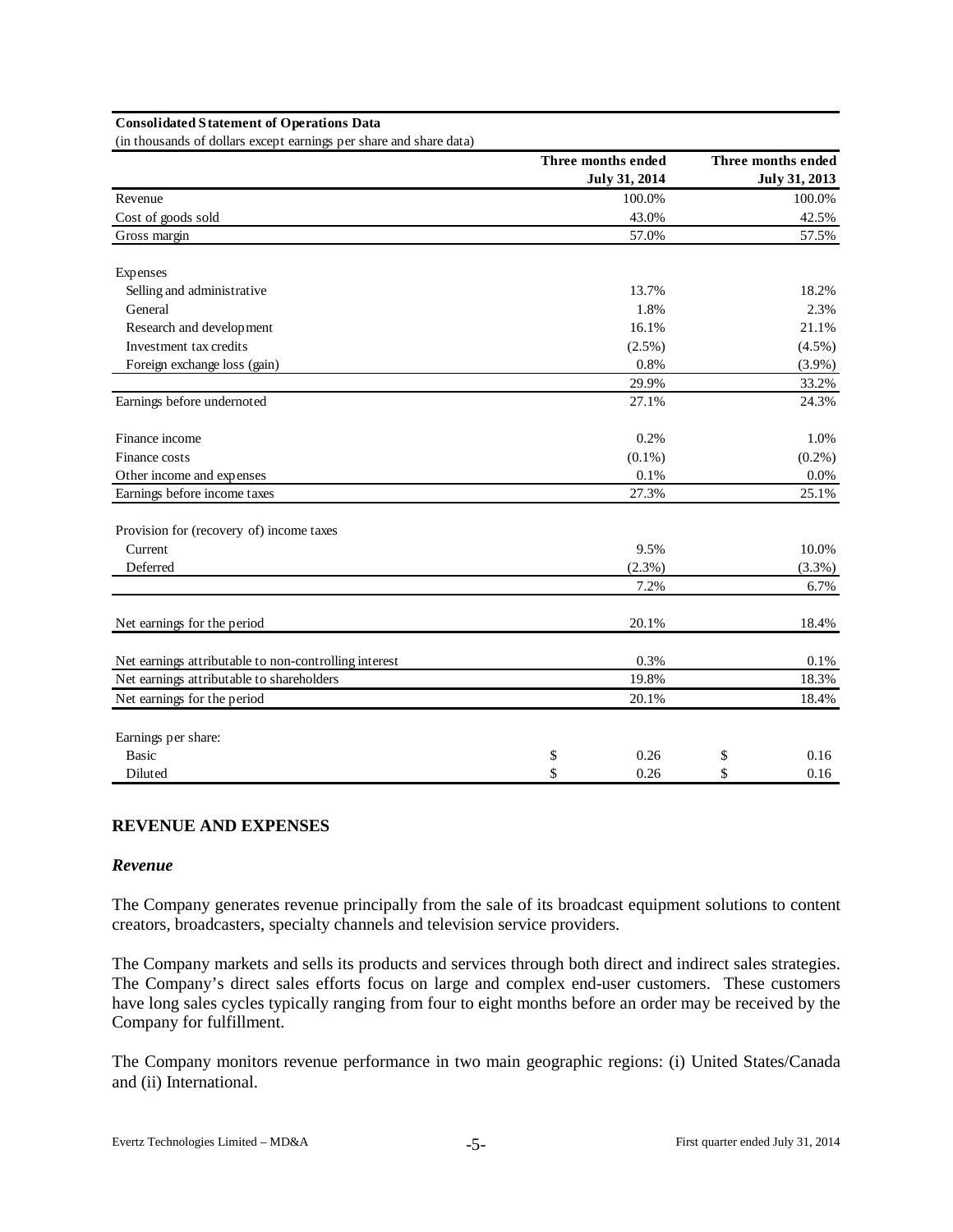The Company currently generates approximately 50% to 60% of its revenue in the United States/Canada. The Company recognizes the opportunity to more aggressively target markets in other geographic regions and intends to invest in personnel and infrastructure in those markets.

While a significant portion of the Company's expenses are denominated in Canadian dollars, the Company collects substantially all of its revenues in currencies other than the Canadian dollar and therefore has significant exposure to fluctuations in foreign currencies, in particular the US dollar. Approximately 70% to 80% of the Company's revenues are denominated in US dollars.

### *Revenue*

| (In thousands of Canadian dollars) | Three months ended<br>July 31, 2014 | Three months ended<br>July 31, 2013 | % Increase<br>(Decrease) |
|------------------------------------|-------------------------------------|-------------------------------------|--------------------------|
| United States/Canada               | 55,506                              | 35,927                              | 55%                      |
| International                      | 42,508                              | 27.931                              | 52%                      |
|                                    | 98.014                              | 63.858                              | 53%                      |

Total revenue for the first quarter ended July 31, 2014 was \$98.0 million, an increase of \$34.1 million as compared to revenue of \$63.9 million for the first quarter ended July 31, 2013. Positive reception of recently released products was one of the key drivers in the 53% increase in revenue.

Revenue in the United States/Canada region was \$55.5 million for the first quarter ended July 31, 2014, an increase of \$19.6 million, compared to revenue of \$35.9 million for the first quarter ended July 31, 2013.

Revenue in the International region was \$42.5 million for the first quarter ended July 31, 2014, an increase of \$14.6 million compared to revenue of \$27.9 million for the first quarter ended July 31, 2013.

# *Cost of Sales*

Cost of sales consists primarily of costs of manufacturing and assembly of products. A substantial portion of these costs is represented by components and compensation costs for the manufacture and assembly of products. Cost of sales also includes related overhead, certain depreciation, final assembly, quality assurance, inventory management and support costs. Cost of sales also includes the costs of providing services to clients, primarily the cost of service-related personnel.

# *Gross Margin*

| (In thousands of Canadian dollars,<br>except for percentages) | Three months ended<br>July 31, 2014 | Three months ended | % Increase<br>(Decrease) |     |  |
|---------------------------------------------------------------|-------------------------------------|--------------------|--------------------------|-----|--|
| Gross margin                                                  | 55.821                              |                    | 36.714                   | 52% |  |
| Gross margin % of sales                                       | 57.0%                               |                    | 57.5%                    |     |  |

Gross margin for the first quarter ended July 31, 2014 was \$55.8 million, compared to \$36.7 million for the first quarter ended July 31, 2013. As a percentage of revenue, the gross margin was 57.0% for the first quarter ended July 31, 2014, as compared to 57.5% for the first quarter ended July 31, 2013.

Gross margins vary depending on the product mix, geographic distribution and competitive pricing pressures and currency fluctuations. For the first quarter ended July 31, 2014 the gross margin, as a percentage of revenue, was in the Company's projected range. The pricing environment continues to be very competitive with substantial discounting by our competition.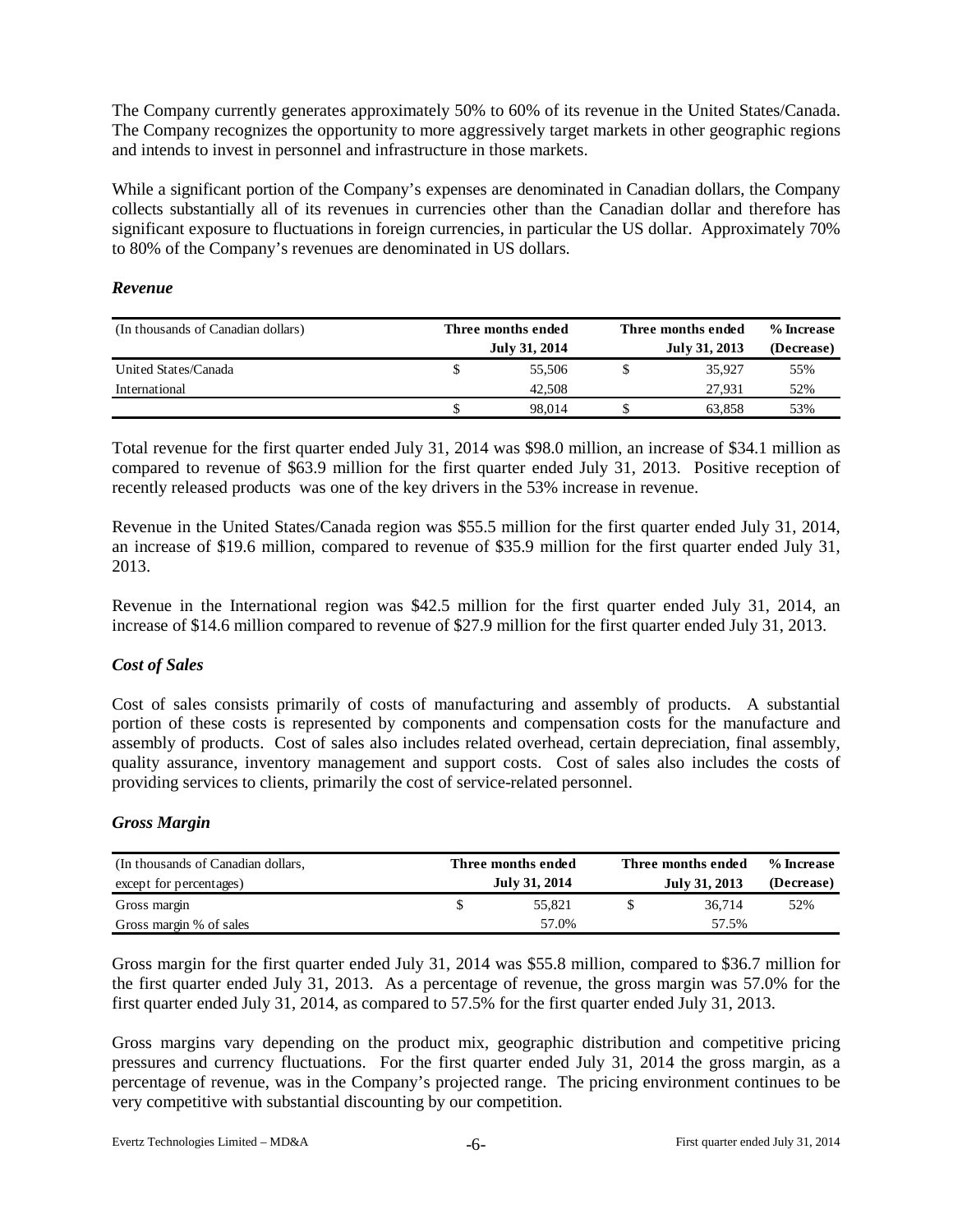The Company expects that it will continue to experience competitive pricing pressures. The Company continually seeks to build its products more efficiently and enhance the value of its product and service offerings in order to reduce the risk of declining gross margin associated with the competitive environment.

### *Operating Expenses*

The Company's operating expenses consist of: (i) selling, administrative and general; (ii) research and development and (iii) foreign exchange.

Selling expenses primarily relate to remuneration of sales and technical personnel. Other significant cost components include trade show costs, advertising and promotional activities, demonstration material and sales support. Selling and administrative expenses relate primarily to remuneration costs of related personnel, legal and professional fees, occupancy and other corporate and overhead costs. The Company also records certain depreciation amortization and share based compensation charges as general expenses. For the most part, selling, administrative and general expenses are fixed in nature and do not fluctuate directly with revenue. The Company's selling expenses tend to fluctuate in regards to the timing of trade shows, sales activity and sales personnel.

The Company invests in research and development to maintain its position in the markets it currently serves and to enhance its product portfolio with new functionality and efficiencies. Although the Company's research and development expenditures do not fluctuate directly with revenues, it monitors this spending in relation to revenues and adjusts expenditures when appropriate. Research and development expenditures consist primarily of personnel costs and material costs. Research and development expenses are presented on a gross basis (without deduction of research and development tax credits). Research and development tax credits associated with research and development expenditures are shown separately under research and development tax credits.

| (In thousands of Canadian dollars,<br>except for percentages) | Three months ended<br>July 31, 2014 | Three months ended<br>July 31, 2013 | % Increase<br>(Decrease) |  |  |
|---------------------------------------------------------------|-------------------------------------|-------------------------------------|--------------------------|--|--|
| Selling and administrative                                    | 13.399                              | 11.612                              | 15%                      |  |  |
| Selling and administrative % of sales                         | 13.7%                               | 18.2%                               |                          |  |  |

# *Selling and Administrative*

Selling and administrative expenses excludes stock based compensation, operation of non-production property, plant and equipment, and amortization of intangibles. Selling and administrative expenses for the first quarter ended July 31, 2014 were \$13.4 million or 13.7% of revenue as compared to selling and administrative expenses of \$11.6 million or 18.2% of revenue for the first quarter ended July 31, 2013.

The increase of \$1.8 million was a result of lower salaries expense in the first quarter of the prior year and the increased translation costs associated with an increase in the value of the US dollar, UK Sterling and Euro.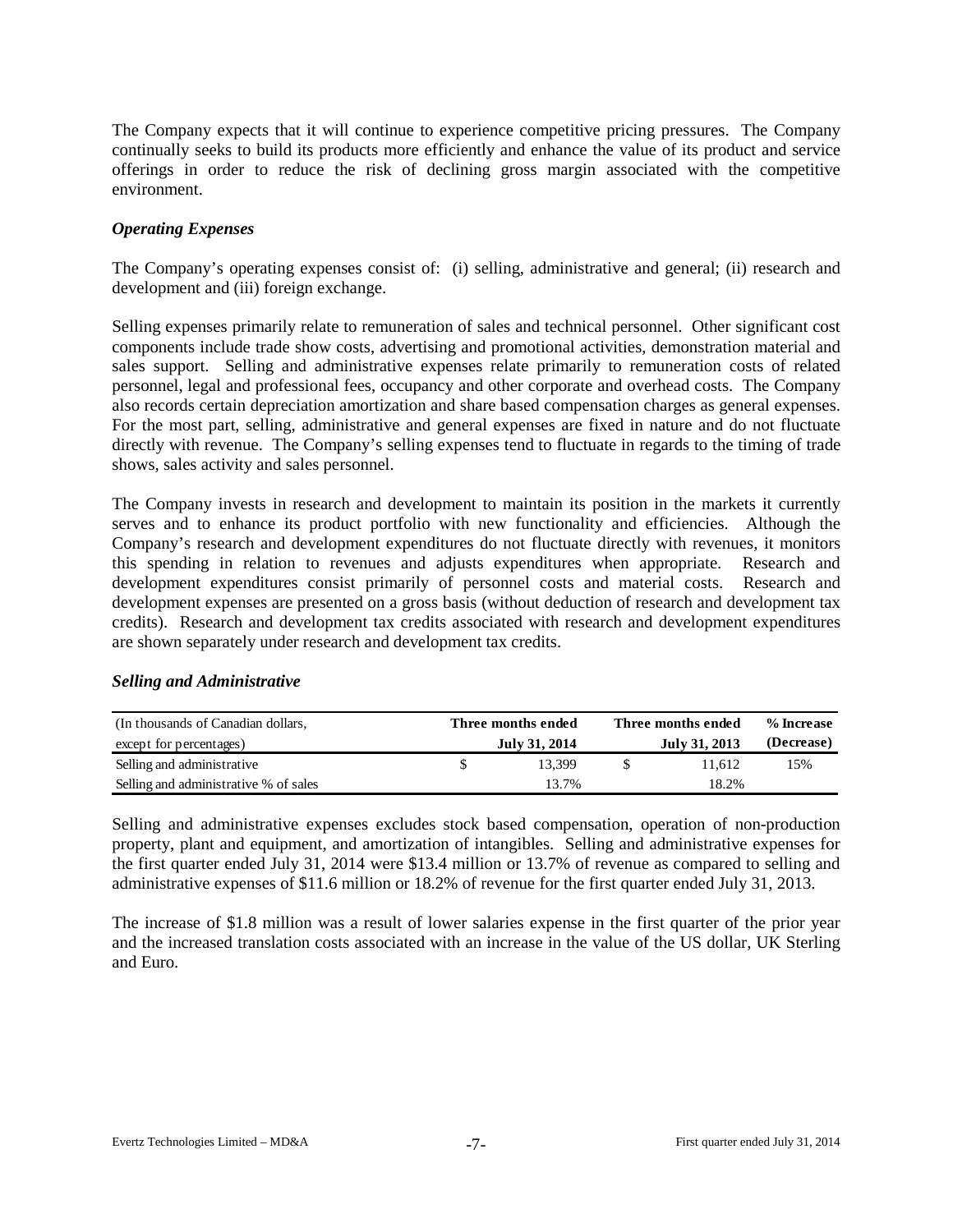### *Research and Development (R&D)*

| (In thousands of Canadian dollars,  | Three months ended | Three months ended | % Increase |  |  |
|-------------------------------------|--------------------|--------------------|------------|--|--|
| except for percentages)             | July 31, 2014      | July 31, 2013      | (Decrease) |  |  |
| Research and development expenses   | 15.820             | 13.459             | 18%        |  |  |
| Research and development % of sales | 16.1%              | 21.1%              |            |  |  |

For the first quarter ended July 31, 2014, gross R&D expenses increased to \$15.8 million, an increase of 18% or \$2.3 million as compared to an expense of \$13.5 million for the first quarter ended July 31, 2013.

The increase of \$2.3 million was predominantly a result of planned growth of R&D personnel and corresponding increases in materials as well as increased translation costs associated with a 16% increase in the value of the UK Sterling.

### *Foreign Exchange*

For the first quarter ended July 31, 2014, the foreign exchange loss was \$0.7 million as compared to a foreign exchange gain for the same period ended July 31, 2013 of \$2.5 million. The current year loss was predominantly driven by the decrease in the value of the US dollar against the Canadian dollar since April 30, 2014.

#### *Finance Income, Finance Costs, Other Income and Expenses*

For the first quarter ended July 31, 2014, finance income, finance costs, other income and expenses netted to a gain of \$0.3 million.

# **LIQUIDITY AND CAPITAL RESOURCES**

| Liquidity and Capital Resources               |               |    |               |
|-----------------------------------------------|---------------|----|---------------|
| (in thousands of dollars except ratios)       | As at         |    | As at         |
| Key Balance Sheet Amounts and Ratios:         | July 31, 2014 |    | Aprl 30, 2014 |
| Cash and cash equivalents                     | \$<br>103,368 | S  | 101,956       |
| Working capital                               | \$<br>280,680 | \$ | 273,914       |
| Long-term assets                              | \$<br>69.490  | \$ | 70,343        |
| Long-term debt                                | \$<br>1,235   |    | 1,372         |
| Days sales outstanding in accounts receivable | 88            |    | 99            |

| Statement of Cash Flow Summary  | Three months ended   |  |                      |  |  |  |
|---------------------------------|----------------------|--|----------------------|--|--|--|
|                                 | <b>July 31, 2014</b> |  | <b>July 31, 2013</b> |  |  |  |
| Operating activities            | 15.289               |  | 2,705                |  |  |  |
| Investing activities            | (2,473)              |  | (3,519)              |  |  |  |
| Financing activities            | \$<br>(11,930)       |  | (8, 466)             |  |  |  |
| Net increase (decrease) in cash | 1.412                |  | (9,712)              |  |  |  |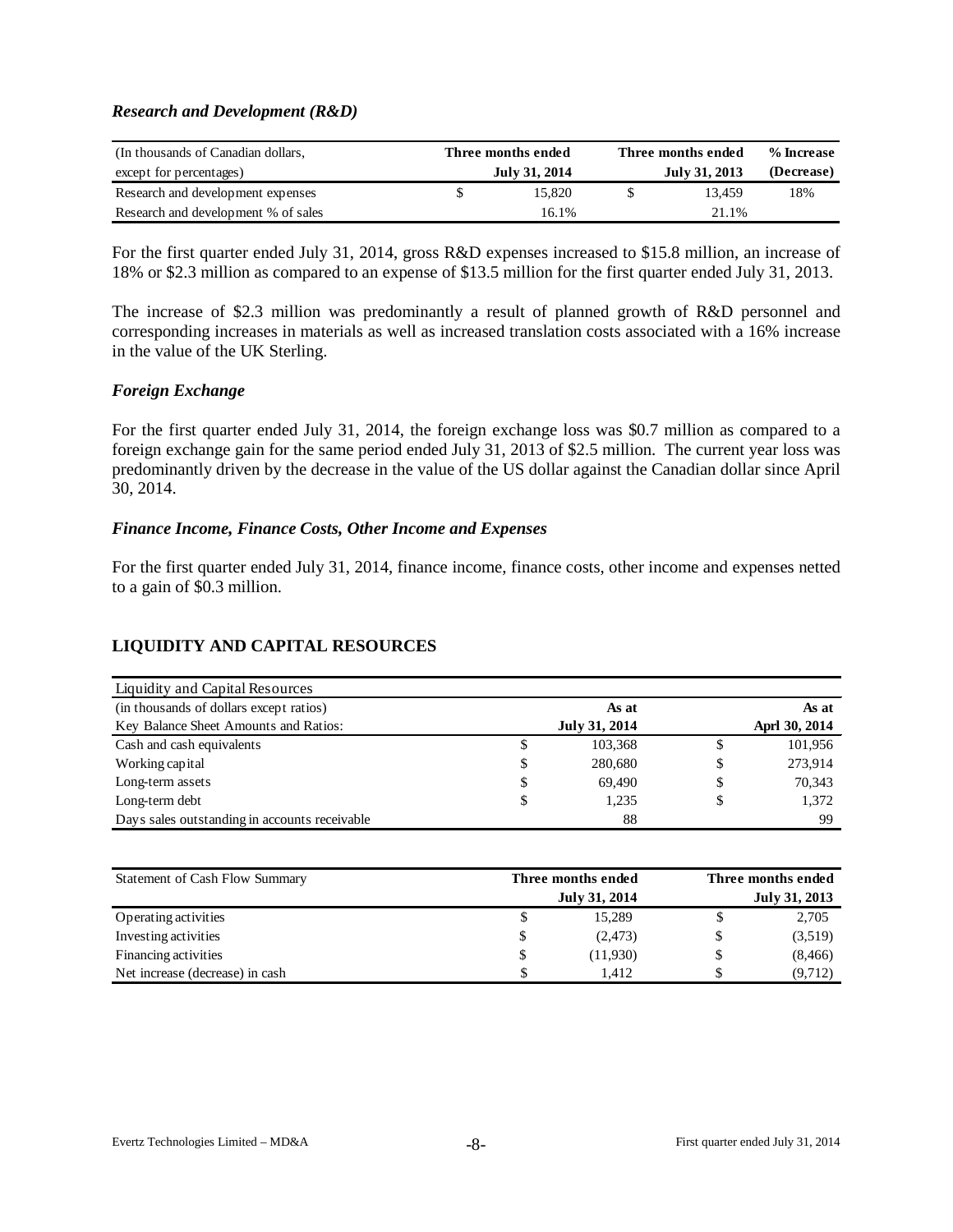### *Operating Activities*

For the first quarter ended July 31, 2014, the Company generated cash from operations of \$15.3 million, compared to \$2.7 million for the first quarter ended July 31, 2013. Excluding the effects of the changes in non-cash working capital and current taxes, the Company generated cash from operations of \$21.2 million for the first quarter ended July 31, 2014 compared to \$12.8 million for the first quarter ended July 31, 2013.

#### *Investing Activities*

The Company used cash for investing activities of \$2.5 million for the first quarter ended July 31, 2014 which was predominantly from for the acquisition of capital assets of \$2.5 million.

### *Financing Activities*

For the first quarter ended July 31, 2014, the Company used cash from financing activities of \$11.9 million, which was principally driven by dividends paid of \$11.9 million.

# **WORKING CAPITAL**

As at July 31, 2014, the Company had cash and cash equivalents of \$103.4 million, compared to \$102.0 million at April 30, 2014.

The Company had working capital of \$280.7 million as at July 31, 2014 compared to \$273.9 million as at April 30, 2014.

The Company believes that the current balance in cash and plus future cash flow from operations will be sufficient to finance growth and related investment and financing activities in the foreseeable future.

Day sales outstanding in accounts receivable were 88 days at July 31, 2014 as compared to 99 for April 30, 2014.

#### **SHARE CAPITAL STRUCTURE**

Authorized capital stock consists of an unlimited number of common and preferred shares.

|                                       | As at         | As at          |
|---------------------------------------|---------------|----------------|
|                                       | July 31, 2014 | April 30, 2014 |
|                                       |               |                |
| Common shares                         | 74,313,146    | 74,310,146     |
| Stock options granted and outstanding | 5,111,200     | 5,203,700      |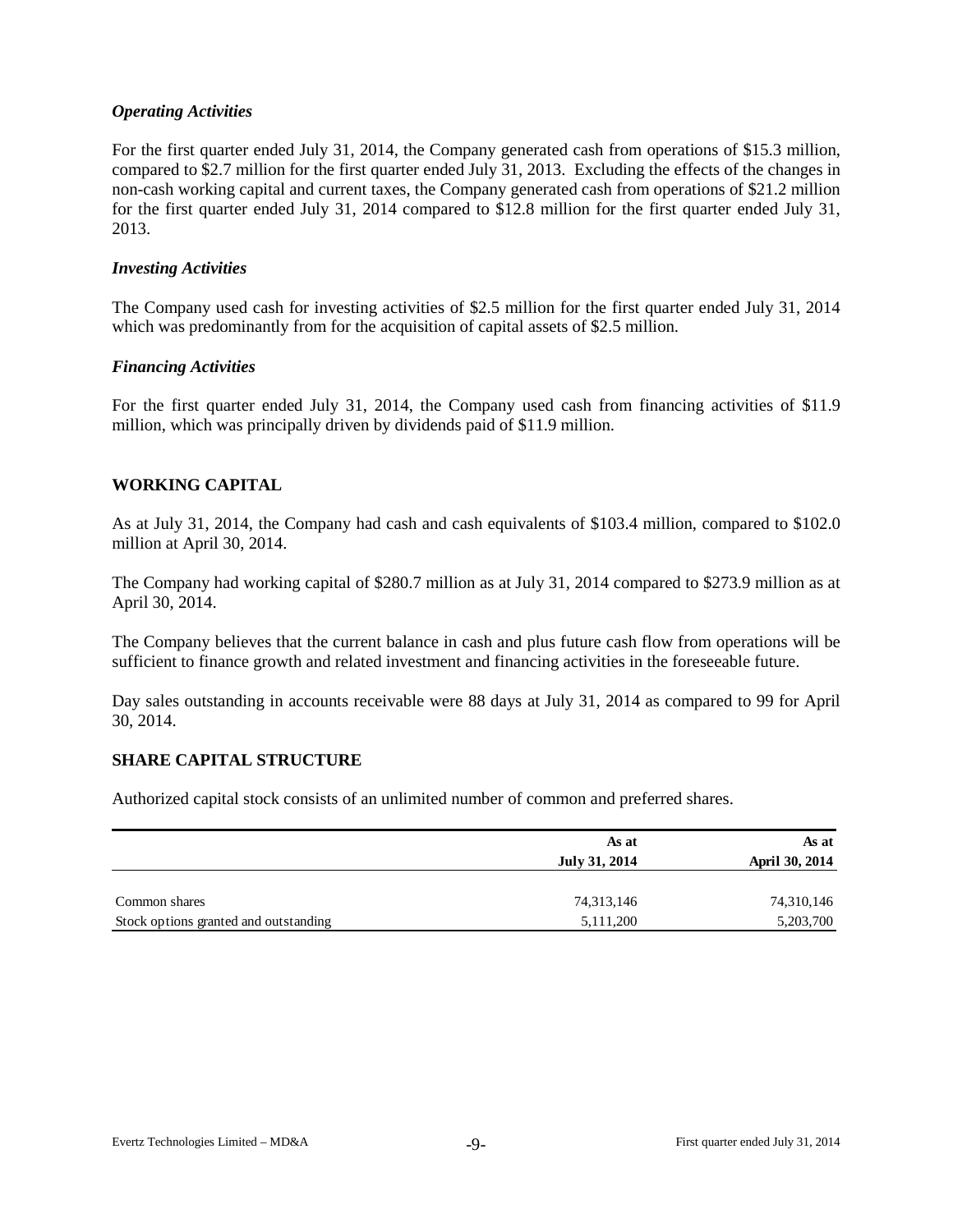# **FINANCIAL INSTRUMENTS**

The Company's financial instruments consist of cash and cash equivalents, trade and other receivables, trade and other payables and long term debt. Unless otherwise noted, it is management's opinion that the Company is not exposed to significant interest or credit risks arising from these financial instruments. The Company estimates the fair value of these instruments approximates the carrying values as listed below.

# *Fair Values and Classification of Financial Instruments:*

The following summarizes the significant methods and assumptions used in estimating the fair values of financial instruments:

- I. Quoted prices (unadjusted) in active markets for identical assets or liabilities.
- II. Inputs other than quoted prices included in level I that are observable for the asset or liability, either directly or indirectly. Cash and cash equivalents, trade and other receivables, trade and other payables, and long-term debt fair value measurements have been measured within level II.
- III. Inputs for the asset or liability that are not based on observable market data.

# **CONTRACTUAL OBLIGATIONS**

The following table sets forth the Company's contractual obligations as at July 31, 2014:

|                      |       | Payments Due by Period |  |       |           |       |  |       |            |       |  |  |  |  |
|----------------------|-------|------------------------|--|-------|-----------|-------|--|-------|------------|-------|--|--|--|--|
| (In thousands)       | Total | Less than 1 Year       |  |       | 2-3 Years |       |  |       | Thereafter |       |  |  |  |  |
| Operating leases     |       | 17.222                 |  | 3,592 |           | 7.076 |  | 5.149 |            | 1.405 |  |  |  |  |
| Other long-term debt |       | .641                   |  | 406   |           | 375   |  | 368   |            | 492   |  |  |  |  |
|                      |       | 18.863                 |  | 3.998 |           | 7.451 |  | 5.517 |            | 1,897 |  |  |  |  |

# **OFF-BALANCE SHEET FINANCING**

The Company does not have any off-balance sheet arrangements.

# **RELATED PARTY TRANSACTIONS**

In the normal course of business, we may enter into transactions with related parties. These transactions occur under market terms consistent with the terms of transactions with unrelated arms-length third parties. The Company continues to lease a premise from a company in which two shareholders' each indirectly hold a 10% interest, continues to lease a facility from a company in which two shareholders each indirectly hold a 20% interest, continues to lease a facility for manufacturing where two shareholders indirectly own 100% interest, continues to lease a facility from a company in which two shareholders each indirectly own a 35% interest and continues to lease a facility with a director who indirectly owns 100%.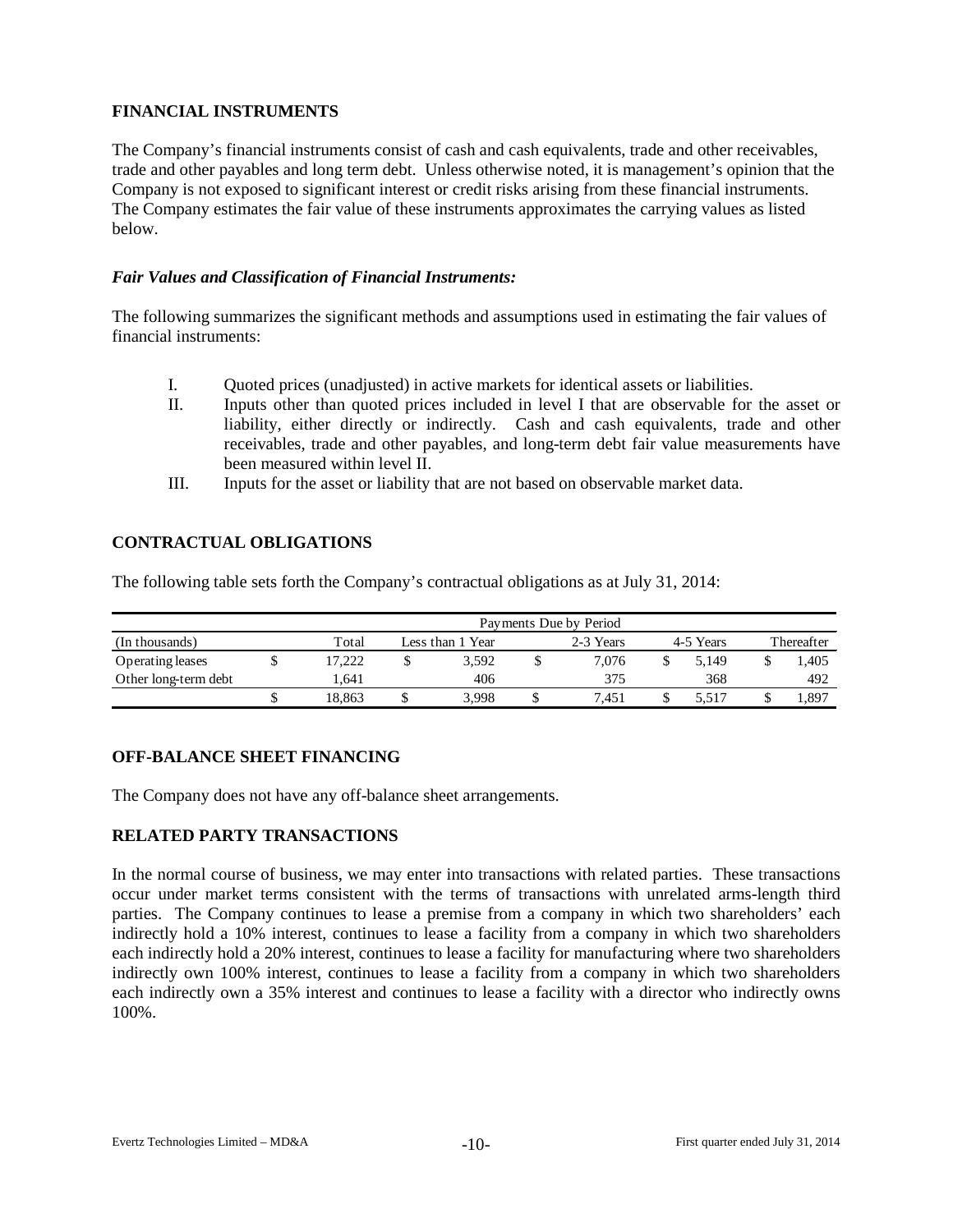# **SELECTED CONSOLIDATED QUARTERLY FINANCIAL INFORMATION**

The following table sets out selected consolidated financial information for each of the eight quarters ended July 31, 2014. In the opinion of management, this information has been prepared on the same basis as the audited consolidated financial statements. The operating results for any quarter should not be relied upon as any indication of results for any future period.

|                          |      |          |        |          |          |          | <b>Ouarter Ending</b> |                  |          |          |          |          |          |          |          |          |
|--------------------------|------|----------|--------|----------|----------|----------|-----------------------|------------------|----------|----------|----------|----------|----------|----------|----------|----------|
| (In thousands)           | 2014 |          |        |          |          |          |                       | 2013             |          |          |          |          |          |          |          | 2012     |
|                          |      | July 31  | Apr 30 |          | Jan $31$ |          | Oct 31                |                  | July 31  |          | Apr 30   |          | Jan 31   |          | Oct 31   |          |
| <b>Sales</b>             |      | \$98,014 |        | \$87,237 |          | \$93,185 |                       | \$81,244         |          | \$63,858 |          | \$65,415 |          | \$71,771 |          | \$83,158 |
| Cost of goods sold       |      | 42,193   |        | 38,154   |          | 39,448   |                       | 34,592           |          | 27,144   |          | 28,336   |          | 31,499   |          | 34,298   |
| Gross margin             |      | \$55,821 |        | \$49,083 |          | \$53,737 |                       | \$46,652         |          | \$36,714 |          | \$37,079 |          | \$40,272 |          | \$48,860 |
| Operating expenses       |      | 29,306   |        | 30,545   |          | 25,514   |                       | 25,797<br>21,167 |          |          | 26,557   |          | 23,164   | 22,966   |          |          |
| Earnings from operations |      | \$26,515 |        | \$18,538 |          | \$28,223 |                       | \$20,855         | \$15,547 |          | \$10,522 |          | \$17,108 |          | \$25,894 |          |
| Non-operating income     |      | 266      |        | 234      |          | 482      |                       | 399              | 526      |          | 509      |          | 872      |          | 231      |          |
| Earnings before taxes    |      | \$26,781 |        | \$18,772 | \$28,705 |          | \$21,254<br>\$16,073  |                  |          | \$11,031 |          | \$17,980 |          | \$26,125 |          |          |
| Net earnings             |      | \$19,411 |        | \$14,699 |          | \$21,281 |                       | \$15,422         |          | \$11,733 | \$       | 8,110    |          | \$12,984 |          | \$18,907 |
| Net earnings per share:  |      |          |        |          |          |          |                       |                  |          |          |          |          |          |          |          |          |
| Basic                    | \$   | 0.26     | \$     | 0.20     | \$       | 0.29     | \$.                   | 0.21             | \$       | 0.16     | \$       | 0.11     | \$       | 0.18     | \$       | 0.26     |
| Diluted                  | \$   | 0.26     | \$     | 0.20     | \$       | 0.29     | \$                    | 0.21             | \$       | 0.16     | \$       | 0.11     | \$       | 0.18     | \$       | 0.26     |
| Dividends per share:     | \$   | 0.16     | \$     | 0.16     | \$       | 1.56     | \$                    | 0.16             | \$       | 0.16     | \$       | 0.16     | \$       | 0.14     | \$       | 0.14     |

The Companies revenue and corresponding earnings can vary from quarter to quarter depending on the delivery requirements of our customers. Our customers can be influenced by a variety of factors including upcoming sports or entertainment events as well as their access to capital. Net earnings represent net earnings attributable to shareholders.

# **DISCLOSURE CONTROLS AND PROCEDURES**

Management, including the Chief Executive Officer and Chief Financial Officer, has evaluated the effectiveness of the Company's disclosure controls and procedures (as defined in National Instrument 52- 109 of the Canadian Securities Administrators) as of July 31, 2014.

Management has concluded that, as of July 31, 2014, the Company's disclosure controls and procedures were effective to provide reasonable assurance that material information relating to the Company would be made known to them by others within the Company, particularly during the period in which this report was being prepared.

# **INTERNAL CONTROLS OVER FINANCIAL REPORTING**

Management is responsible for and has designed internal controls over financial reporting, or caused it to be designed under management's supervision, to provide reasonable assurance regarding the reliability of financial reporting and the preparation of financial statements for external purposes in accordance with IFRS. Management has concluded that, as of July 31, 2014, the Company's internal controls over financial reporting were effective to provide reasonable assurance regarding the reliability of financial reporting and the preparation of financial statements for external purposes in accordance with IFRS.